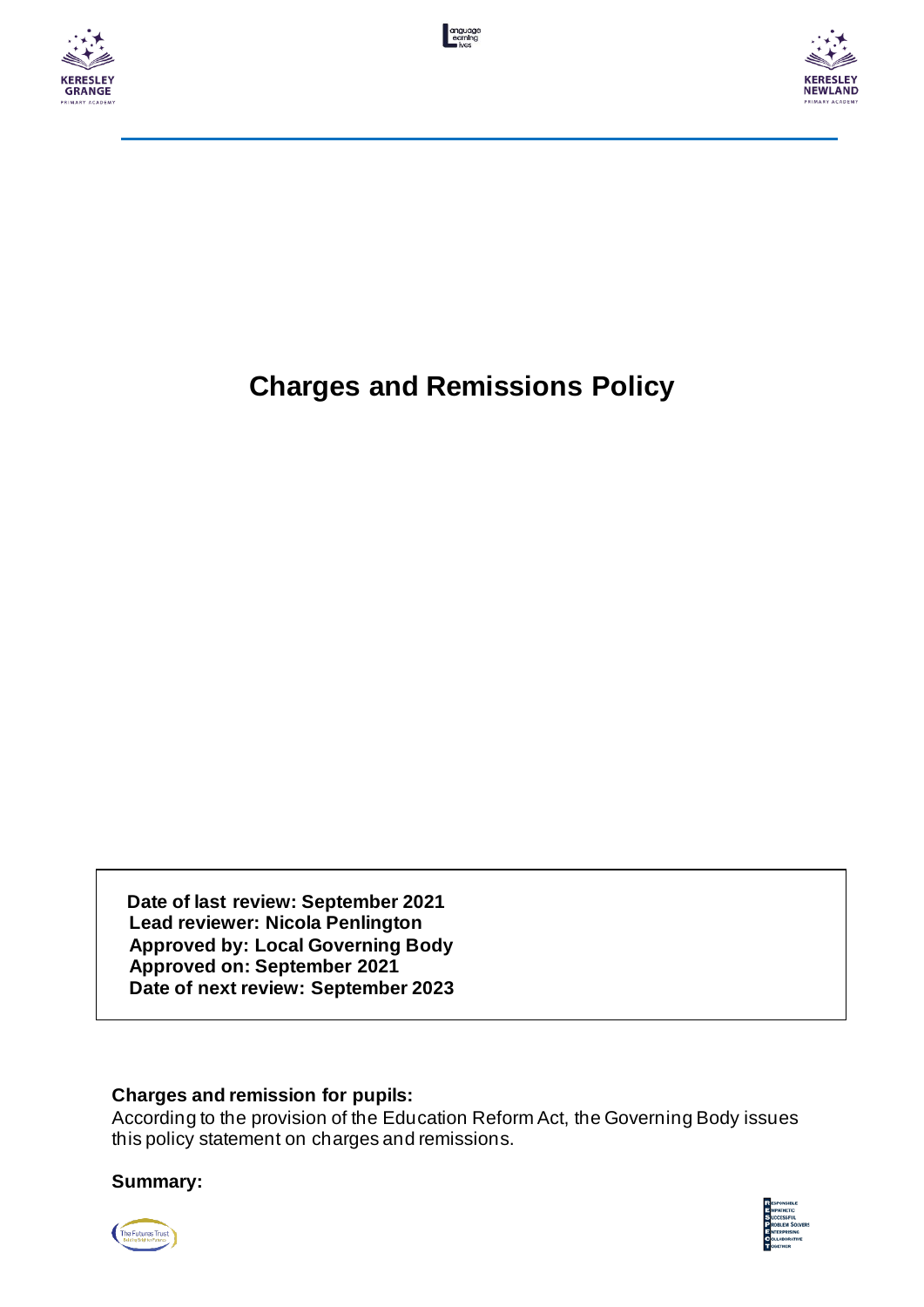Charges are not allowed for any activity in school, with the following exceptions:

- Individual music tuition with parental agreement
- Board and lodgings on residential trips.
- The school will meet with individual families to discuss payment for those in receipt of family credit or income support.
- Optional extras, that is, those activities which take place mainly or entirely out of school time
- Certain materials, in Food Technology and CDT, for example, where pupils are taking the product home
- Examination fees in certain circumstances, for example where the pupil has not been prepared for that examination by the school or where a pupil does not complete examination requirements without good reason
- Examination fees where the candidate has previously failed the examination
- Wilful damage or loss to/of equipment or materials

The school may ask, not require parents to make voluntary contributions to such activities as trips in school time. As well as remission for pupils of parents in receipt of family credit or income support, the Governing Body may remit charges for 'optional extras' to sustain and encourage such activities.

## **STATEMENT OF CHARGES AND REMISSION OF CHARGES**

## **INTRODUCTION**

The Governing Body of Keresley Grange Primary Academy are conscious of the valuable contribution which can be made to children's education by educational activities beyond the school and beyond day to day curriculum. They are required by law to state the circumstances in which they will make charges for such activities and to say when they will exempt particular individuals from those charges.

The following statements on Charging Policy and Remission Policy are intended to fulfil the legal requirements in this respect.

However, it will be recognised that many activities would be put in jeopardy by a shortage of funds unless supported by voluntary financial contribution from parents and by funds raised through the efforts of the school and all associated with it. Due to increased financial pressure within school, enrichment activities may be provided in school as an alternative provision to an enrichment trip/visit. Whilst we recognise this may not provide the child with the whole experience, the curriculum content will be covered in school and thus attempt to provide a more financially viable solution. The school will allocate funding annually to support enrichment activities; and Pupil Premium funding as appropriate to support families who are not able to make a voluntary contribution.

## **Charging Policy**

## **Board and Lodging on residential visits**

A charge will be made for board and lodging for pupils taking part in residential visits whether these are required as part of a prescribed public examination or specifically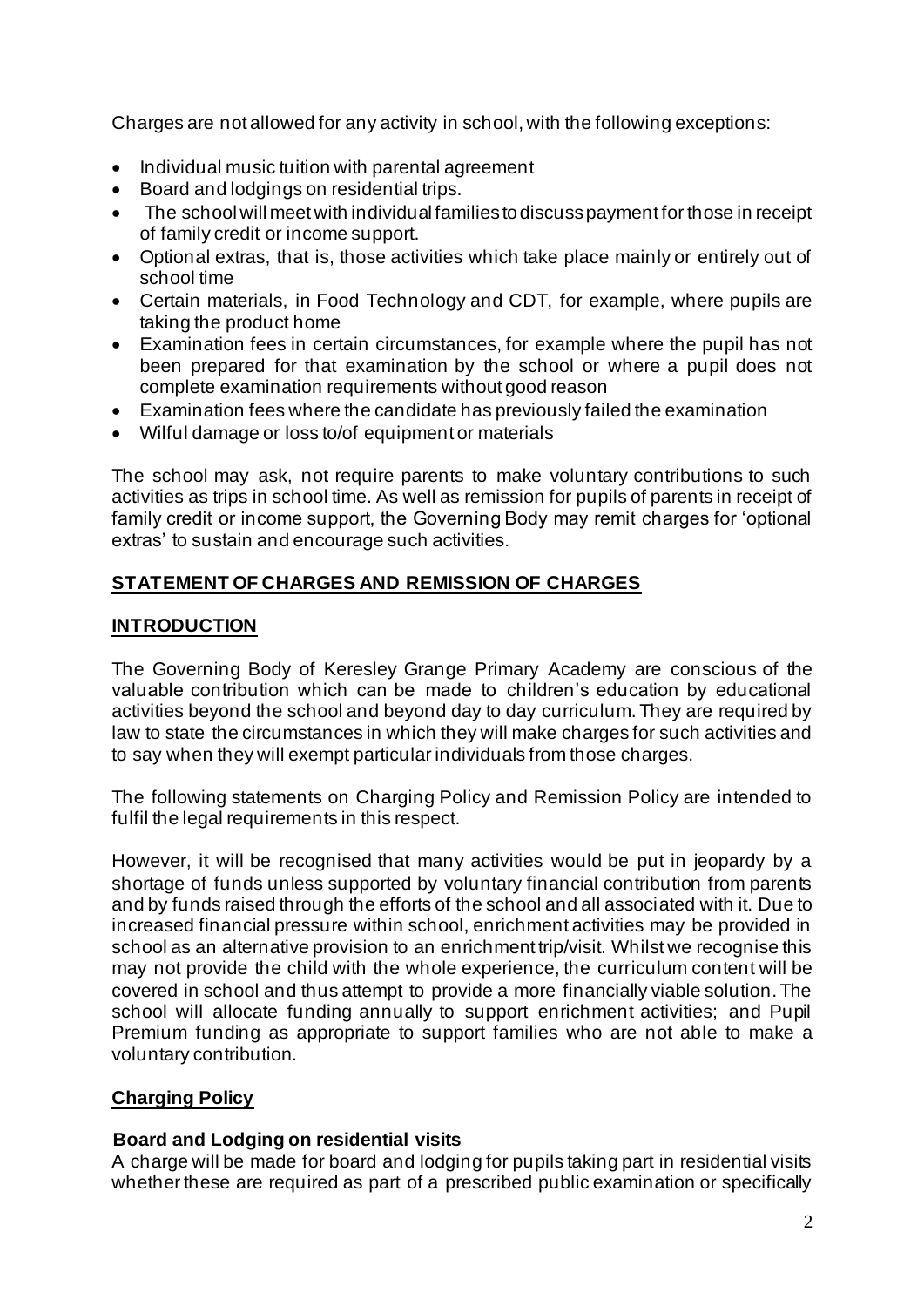to fulfil the statutory requirements of the National Curriculum or religious education, or provided as an optional extra.

*The charge will be at actual cost except in the case of authorised visits to Plas Dol-y-Moch Outdoor Pursuits Centre where the charges will be in accordance with scales set from time to time by the CCC, or as is possible due to budget limitations.*

#### **Optional Extras**

Optional extras are those activities which take place mainly or entirely out of school hours and which are provided in addition to the school curriculum.

Keresley Grange Primary Academy will not provide financial support for "optional extras" provided by the school and the school is required to ensure that any costs incurred must be fully covered by income generated.

Optional extras provided from time to time by the school include for example evening theatre visits, visits to other countries to enhance language studies, visits to sporting events, visits to musical events, visits to exhibitions, Outdoor Studies trips and residential experience of a variety of kinds.

A charge will be made at actual cost to all participating pupils for optional extras. Such costs could include an appropriate element for:

- a pupil's travel costs
- a pupil's board and lodging costs
- materials, books, instrument and other equipment
- entrance fees to museums, castes, theatres etc.
- insurance costs
- teaching staff specifically engaged for the activity

The actual cost will be made known to parents before they are asked to agree to their child taking part in the activity and participation of each child will be subject to parents agreeing to meet the charges.

#### **Tuition in the playing of a musical instrument**

A charge will be made for individual tuition in the playing of a musical instrument where that tuition is not part of the approved curriculum.

#### **Coventry Remissions:**

LAC children in Coventry receive instrumental tuition free of charge.

#### **Materials used in school**

The school will provide all materials and equipment (but not clothing) required for purposes of the curriculum. Essential protective clothing for example safety goggles will be provided by the school. In the case of DT, a charge may be made for, or parents may be required to supply ingredients and materials if parents wish their child to take the product home. The charge in such cases will be not more than the actual cost of the materials and will be declared in advance to parents.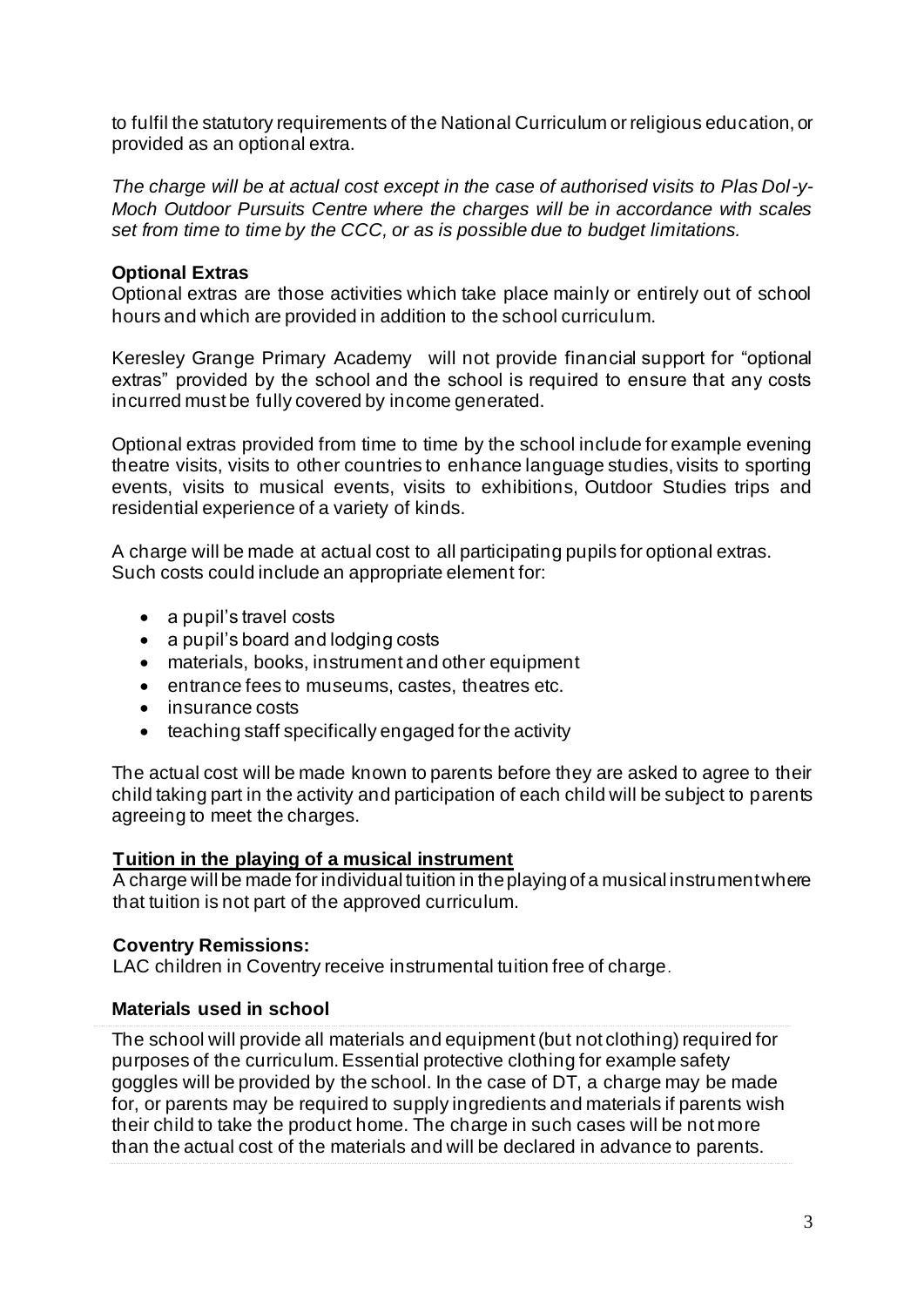A charge may be made, at the discretion of the Head, for any wilful damage to equipment or materials, or for any loss of such equipment or materials when these have been placed in a pupil's care.

## **Public Examinations**

A charge covering the cost of entry will be made where the governors agree to enter a pupil for a prescribed public examination for which he or she has not been prepared by the school, for example where a pupil has received private tuition for the examination as in re-sitting an exam for which no additional preparation has been given since the first examination.

A charge will be made covering the entry fee where a pupil with parental agreement is entered for a public examination other than one on the prescribed list.

A charge will be made; covering incidental costs associated with preparing a pupil for a non-prescribed examination of the preparation takes place outside school hours. This charge will include teaching staff costs where the teacher has been specifically engaged to supply this optional extra.

A charge will be made covering the examination entry fee if the pupil without good reason fails to complete the examination requirements for any public examination for which the Governing Body has paid or is liable to pay. Failure in this context, meaning not completing course work or not sitting a final examination(s). Good reason in this context will normally mean either a doctor's letter in support of health related problems or satisfactory parental and / or other written testimony in other cases.

A charge will be made covering the examination body's charge, where a parent asks for examination results to be scrutinised by the examination body.

## **Remission of charges**

Having regard to the provision of the Education Act 1988 and the policies of Warwickshire the Governors of Keresley Grange Primary Academy will remit charges in the following circumstances:

- Board and lodging on residential visits
- Other residential visits deemed to take place during school hours or provided as part of a prescribed public examination or in order to fulfil statutory requirements relating to the National Curriculum or religious Education.
- Charges will be wholly remitted by the Governing Body from the School Funds in respect of board and lodging charges for pupils whose parents are in receipt of benefits entitling children to free school meals under the terms of the Social Security Act 1986.

## **Optional Extras**

The Governing Body may at its discretion remit charges in respect of individual pupils or groups of pupils to enable them to take part in activities which are classed as "optional extras". Such remission will be granted in whole or in part having regard to the recommendation of the Head and will be financed from the Keresley Grange Primary Academy School Budget.